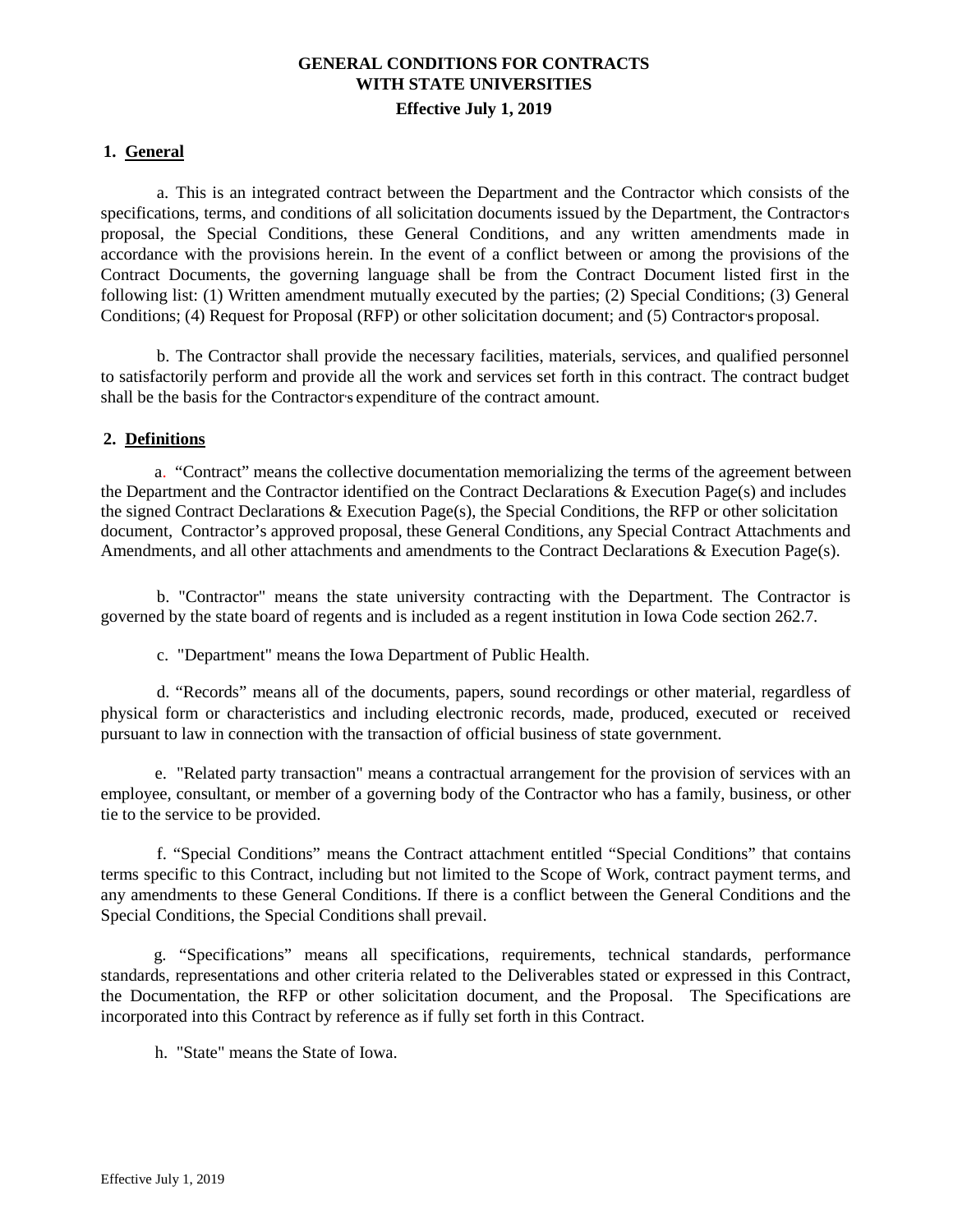# **3. Accounts and Records**

a. The Contractor shall maintain accurate, current, and complete records of the financial activity of this contract, including records which adequately identify the source and application of funds. Cash contributions made by the Contractor and third party in-kind (property or service) contributions shall be verifiable from the Contractor**'S** records. These records must contain information pertaining to contract amount, obligations, unobligated balances, assets, liabilities, expenditures, income and third-party reimbursements.

b. The Contractor shall maintain accounting records supported by source documentation that may include but are not limited to cancelled checks, paid bills, payrolls, time and attendance records, and contract award documents.

c. The Contractor, in maintaining project expenditure accounts, records and reports, shall make any necessary adjustments to reflect refunds, credits, underpayments or overpayments, as well as any adjustments resulting from administrative or compliance reviews and audits.

d. The Contractor shall maintain a sufficient record keeping system to provide the necessary data for the purposes of planning, monitoring and evaluating its program.

e. The Contractor shall retain all accounting and financial records, programmatic records, supporting documents, statistical records and other records reasonably considered as pertinent to the contract, for a period of three (3) years from the day the Contractor submits its final expenditure report. If any litigation, claim, negotiation, audit or other action involving the records has been started before the expiration of the three (3) year period, the records must be retained until completion of the action and resolution of all issues which arise from it, or until the end of the regular three (3) year period, whichever is later. Client records which are non-medical must be maintained for a period of three  $(3)$  years.

f. The Contractor shall retain all medical records for a period of six (6) years from the last date of service for each patient; or in the case of a minor patient or client, for a period consistent with that established by Iowa Code section 614.1(9).

g. The Contractor shall maintain the confidentiality of all records of the project in accordance with state and federal laws, rules, and regulations, and the terms of section 9 of these general conditions.

# **4. Equipment**

a. Definition of Equipment: Any item costing \$5000 or more and having an anticipated life of one year or more.

b. Title and Disposition: Title to equipment purchased in whole or in part with Department funds resides with the Department. Upon contract expiration or termination, the Department reserves the right to transfer title to the equipment to the State, to the Contractor, or to another contractor. The Contractor must receive written approval from the Department before disposing of any equipment during the contract period.

c. Records: The Contractor shall maintain inventory control records and maintenance procedures for all equipment purchased in whole or in part with Department funds or obtained from state surplus or the Department. Equipment records shall include the following for each item: state tag number (or Contractor inventory number if no state tag has been assigned); description; physical location; name of the contract purchased under; percentage of total cost of item paid for by Department funds; and, if available, vendor name, manufacturer's serial number, purchase price, date of acquisition, date of disposition, disposition price, and type of disposition.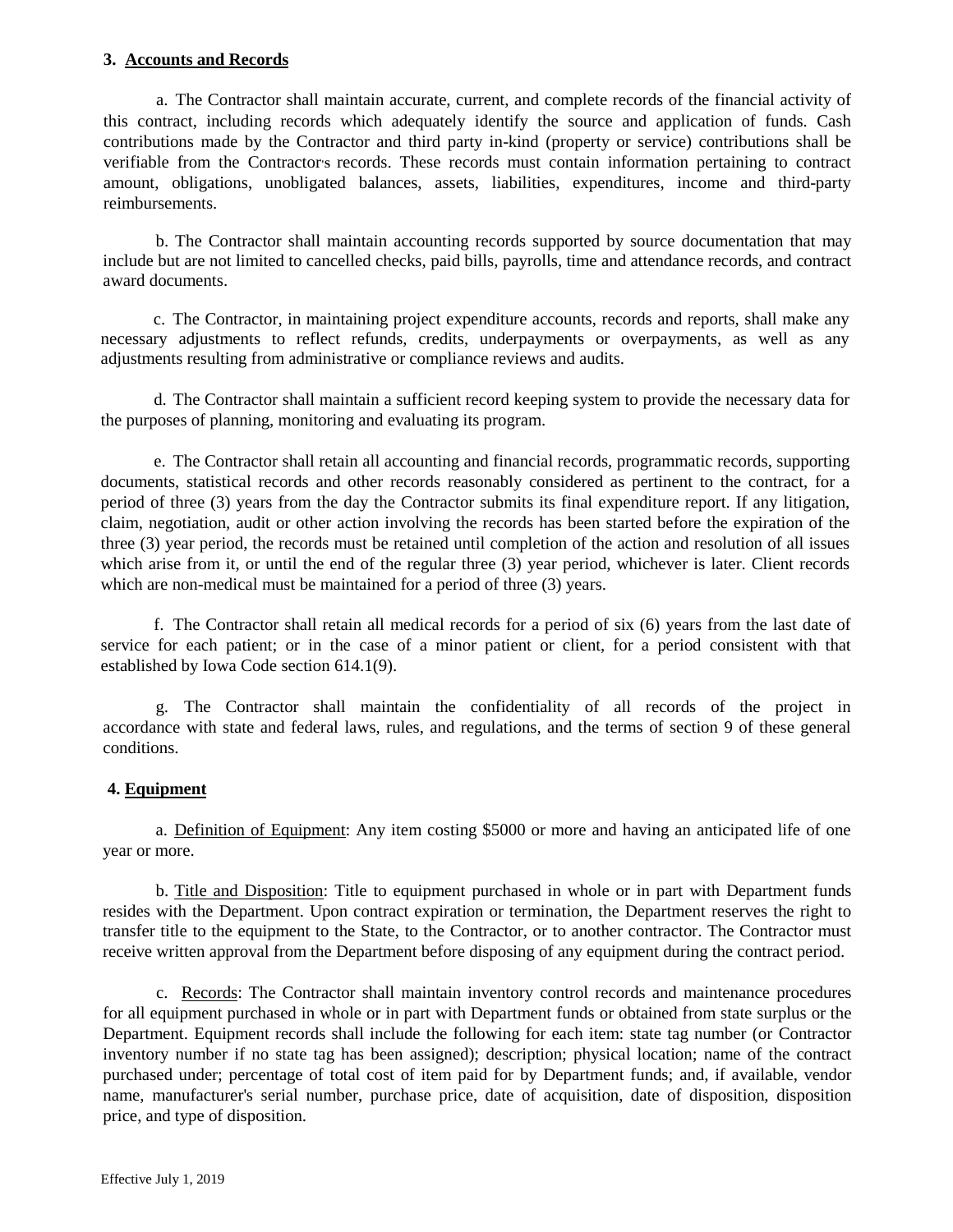d. Control System: A control system (including a bi-annual physical inventory) shall be implemented to ensure adequate safeguards to prevent loss, damage, or theft of the equipment. Any loss, damage, or theft shall be investigated, fully documented, and reported to the Department. The Contractor shall report theft to local law enforcement. Where the Contractor is authorized to sell the equipment, sale procedures shall provide for competition to the extent practicable and result in the highest possible disposition price.

#### **5. Procurement Standards and Subcontracting**

a. Procurement. The Contractor shall use procurement procedures that comply with all applicable federal, state, and local laws and regulations.

b. Subcontracting. None of the work or services relating to this contract shall be subcontracted to another organization or individual without specific prior written approval by the Department except for subcontracts under \$2000. To obtain approval, the Contractor shall submit to the Department the proposed contract or written agreement between the parties. The proposed contract or agreement shall contain:

(1) A list of the work and services to be performed by the subcontractor.

(2) The contract policies and requirements.

(3) Provision for the Department, the Contractor, and any of their duly authorized representatives to have access, for the purpose of audit and examination, to any documents, papers, and records of the subcontractor pertinent to the subcontract.

(4) The amount of the subcontract.

(5) A line item budget of specific costs to be reimbursed under the subcontract or agreement or other cost basis for determining the amount of the subcontract as appropriate.

(6) A statement that all provisions of this contract are included in the subcontract including audit requirements.

(7) Period of performance.

(8) Any additional subcontract conditions.

c. Any subcontract or other written agreement shall not affect the Contractor**'S** overall responsibility and accountability to the Department for the overall direction of the project.

d. If during the course of the subcontract period the Contractor or subcontractor wishes to change or revise the subcontract, prior written approval from the Department is required.

e. The Contractor shall maintain a contract administration system which ensures that subcontractors perform in accordance with the terms, conditions, and specifications of their contracts or purchase orders.

f. The Contractor shall maintain written standards of conduct governing the performance of its employees engaged in the award and administration of any subcontract. No employee, officer or agent of the Contractor or subcontractor shall participate in the selection or in the award or administration of a subcontract if a conflict of interest, real or apparent, exists.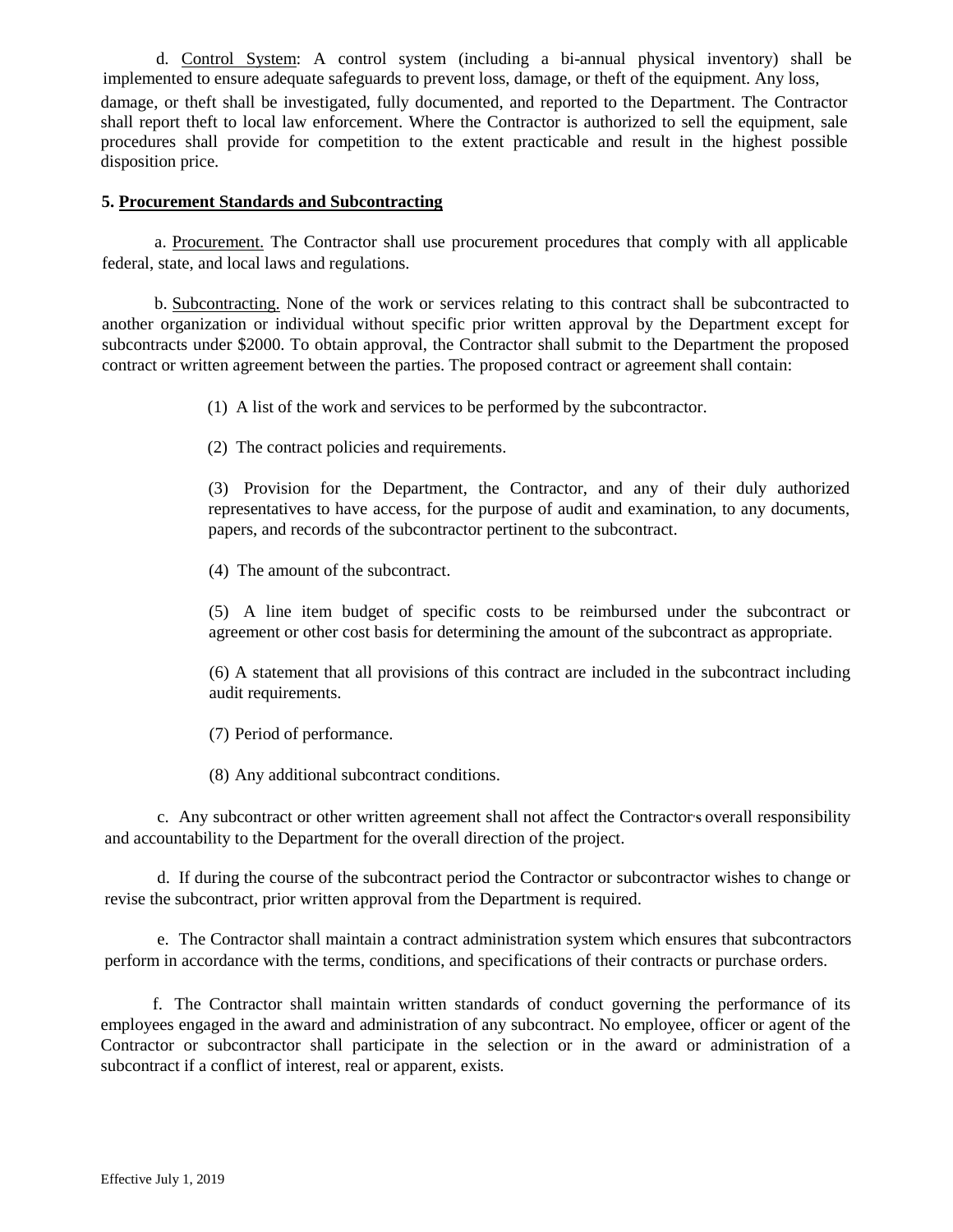# **6. Program Income**

a. Program income means gross income earned by the Contractor from sources other than the Department that is directly generated by a contract-supported activity or is earned as a result of the contract agreement during the contract or subcontract period. It includes, but is not limited to, income in the form of fees for services, proceeds from the sale of tangible personal or real property or equipment, usage or rental fees, and patent or copyright royalties. Program income will not be used to decrease funding provided by the Department under this agreement.

b. Program income may be retained by the Contractor and shall be used for the program in accordance with the conditions of the contract unless the Special Conditions of the contract specify otherwise. Program income may be used to meet the cost sharing or matching requirement of the contract.

c. When prior year refunds or rebates result from the expenditure of Department provided funds, they shall be returned to the Department in the same proportion that the Department funds are to the project's total income or income related to any subcontract, as appropriate.

#### **7. Non-Supplanting Requirement**

Federal and state funds made available under this contract shall be used to supplement and increase the level of state, local and other non-federal funds that would in the absence of such federal and state funds be made available for the programs and activities for which funds are provided and will in no event take the place of state, local and other non-federal funds.

#### **8. Publications, Presentations, Copyrights and Rights in Data**

a. Definitions. For purposes of this section, the following definitions shall apply:

"Day" means a working day as opposed to a calendar day.

"Deliverable" means a non-scholarly product identified in the description of work and services section of the contract as the work, or a portion of the work, to result from performance of that specific contract. "Deliverable" as distinguished from both "presentation" and "publication" includes such non-scholarly products as brochures, manuals, posters, videos, and technical reports providing data that are not intended for public dissemination as either a "presentation" or "publication."

"Department data" means data provided to the Contractor by the Department.

"Presentation" means a public dissemination of scholarly material or information at meetings of scientific organizations or other similar meetings or gatherings.

"Publication" means a scholarly manuscript or scholarly material intended for public dissemination in a peer-reviewed scientific journal or other similar medium for dissemination of printed scholarly material.

"Research" means a systematic investigation, including research development, testing, and evaluation, designed to develop or contribute to generalizable knowledge in accordance with 45 C.F.R. 46.102.

b. Publications and Presentations: As peer agencies of the State of Iowa, the parties agree to work cooperatively to ensure work of the highest scientific quality that complies with all applicable legal and regulatory requirements.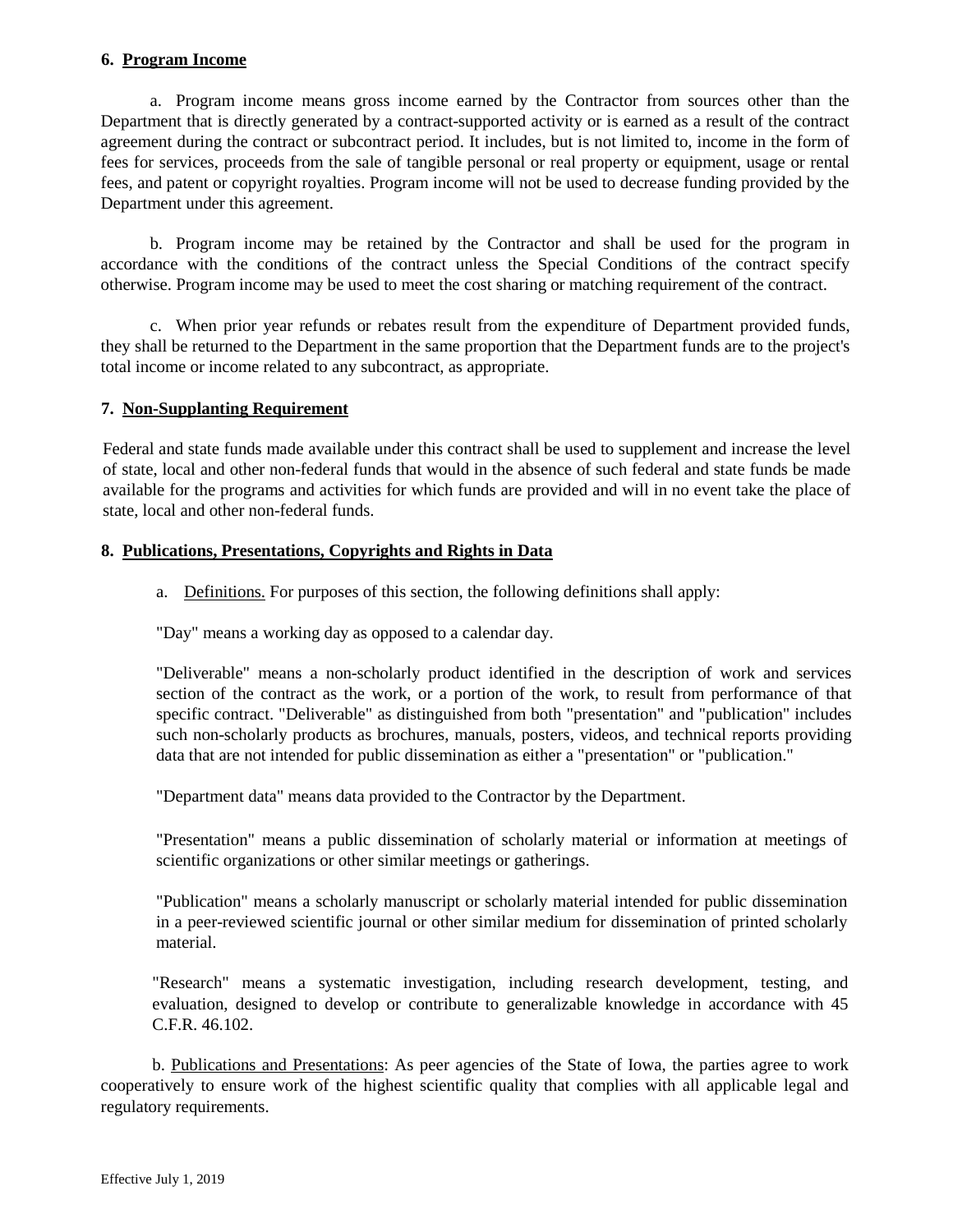i. Research publications and presentations which rely on Department data. For proposed publications or presentations which rely in whole or in part on Department data, the Contractor shall provide to the Department at no cost to the Department a copy of each proposed research publication at least (30) days in advance of the publication submission date and a copy of each proposed presentation at least five (5) days in advance of the scheduled presentation date. The Department may provide comments or objections within the applicable time frame and shall direct such comments or objections to the Contractor**'S** Vice President/Provost for Research.

If the Department provides no objections within the applicable time frame, the Contractor shall have the right to proceed with the proposed publication or presentation.

If the Department raises an objection within the applicable time frame: (1) that the data used by the Contractor are not the original data provided by the Department, or (2) that the data are used or disseminated in a manner which violates applicable statutes, rules, or regulations which govern the use of the data, then the Contractor**'S** Vice President/Provost for Research shall consult with the relevant academic dean or department chair to address the Departments objection and the Contractor shall delay publication or presentation until the objection is resolved to the satisfaction of both parties.

If the Department raises any other objection within the applicable time frame, the Contractor**'**s Vice President/Provost for Research shall consult with the relevant academic dean or department chair and shall make a reasonable good faith effort to resolve the Departments objection; however if the Contractor is unable to resolve the Department**'S** objection to the satisfaction of the Department, the Contractor shall not be required to delay the proposed publication or presentation beyond an additional thirty (30) day period from the time the objection is raised to a publication or beyond an additional five (5) day period from the time the objection is raised to a presentation.

ii. Research publications and presentations which do not rely on Department data. For proposed publications or presentations which do not rely on Department data but for which the work involved was supported by Department contract funding, the Contractor shall provide to the Department at no cost to the Department a copy of each proposed research publication at least (30) days in advance of the publication submission date and a copy of each proposed presentation at least five (5) days in advance of the scheduled presentation date. The Department may provide comments or objections within the applicable time frame and shall direct any such comments or objections to Contractors Vice President/Provost for Research. If the Department provides no objections within the applicable time frame, the Contractor shall have the right to proceed with the proposed publication or presentation. If the Department raises an objection within the applicable time frame, the Contractor's Vice President/Provost for Research shall consult with the relevant academic dean or department chair and shall make a reasonable good faith effort to resolve the Departments objection; however if the Contractor is unable to resolve the Department**'S** objection to the satisfaction of the Department, the Contractor shall not be required to delay the proposed publication or presentation beyond an additional thirty (30) day period from the time the objection is to a publication or beyond an additional five (5) day period from the time the objection is raised to a presentation.

c. Deliverables: The Contractor shall provide a copy of any deliverables to the Department at no cost to the Department at least thirty (30) days in advance of the proposed dissemination date. A deliverable shall not be disseminated in any format without prior written consent of the Department.

d. Publications under Iowa Code section 135.41: If the Contractor has collected patient identifying information on behalf of the Department pursuant to Iowa Code section 135.40, the Contractor shall not publish the results of the contract activity pursuant to Iowa Code section 135.41 without prior written approval by the Department. Prior written approval as required by this subsection shall be for the purposes of (1) ensuring that the publication is for the purpose of advancing medical research or medical education in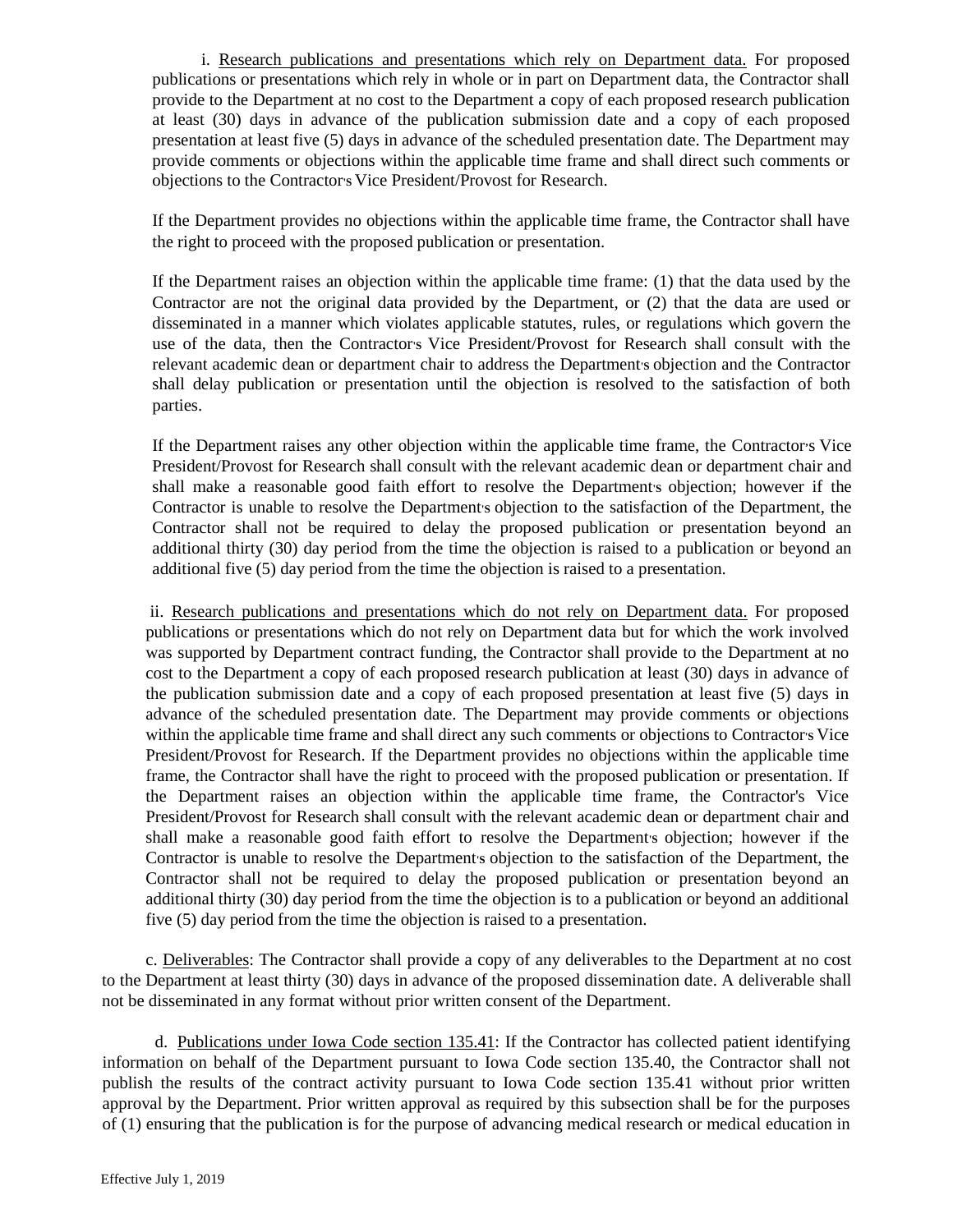the interest of reducing morbidity or mortality and (2) ensuring that the publication does not identify any person whose condition or treatment has been studied.

e. 28E Agreements: Publications and presentations arising from 28E Agreements between the parties shall be subject to the publication and presentation provisions of those agreements and shall not be subject to these general conditions unless the 28E Agreement expressly specifies that the parties to the 28E Agreement are bound by these general conditions.

f. Each publication, presentation, or deliverable generated in whole or in part with Department funds shall contain an acknowledgment of Department contract support.

#### g. Rights in Data:

i. Records and data provided by the Department pursuant to this contract shall remain the property of the Department at all times.

ii. Except as stated in section (g)iii, records and data collected by Contractor on behalf of the Department pursuant to this contract shall remain the property of the Contractor at all times. The Contractor grants an irrevocable, perpetual, non-exclusive right to the Department to use, duplicate, and disclose such records and data for Department purposes.

iii. Notwithstanding the foregoing sections (g)i and ii, when the Contractor collects confidential records or data specifically under and in reliance upon the Department's legal authority, such confidential records or data shall be the property of the Department. Any such collection and the legal authority for the collection shall be expressly referenced in the contract Special Conditions. In those cases, the Department shall, when not prohibited by statute, rule or regulation, and to the extent permitted by and within the parameters of Sections 8(b), 8(d), 9(b)- (d), and 10 and the Department's data sharing and research policies, grant to the Contractor an irrevocable, perpetual, non-exclusive license to use, duplicate, and disclose such confidential records or data for non-commercial research and educational purposes. Any such license shall be expressly referenced in the contract Special Conditions or written amendment to the Contract prior to the Contractor using, duplicating, or disclosing any such confidential records or data for non-commercial research or educational purposes.

h. Copyrights: Where activities supported by this contract produce an original computer program (including executable computer programs and supporting data in any form), writing, sound recording, pictorial reproduction, drawing or other graphical representation or work of similar nature, the Contractor shall own copyright in such work. The Contractor grants to the Department an irrevocable, perpetual, non-exclusive right to its use, duplication, and disclosure, in whole or in part, for any authorized State activity.

i. Use of Department identifiers: Any use of the Department's name, logo, or other identifying information must have prior written approval from the Department.

#### **9. Release of Contract Information and Confidentiality of Records and Data**

a.Release of Contract Information to the Department: The Contractor agrees to provide to the Department, upon request, all records related to the contract including, but not limited to, Client Records, statistical information, data, board and other administrative records, and financial records, including budget, accounting activities, financial statements, and the annual audit conducted in accordance with Code of Federal Regulations.

b.Confidentiality of Client Records: The Contractor**'S** policies and procedures shall provide that records regarding the identity, diagnosis, prognosis, and services provided to any client ("Client Records") in connection with the performance of the contract are confidential and that Client Records shall be disclosed only under the circumstances expressly authorized under state or federal confidentiality laws, rules or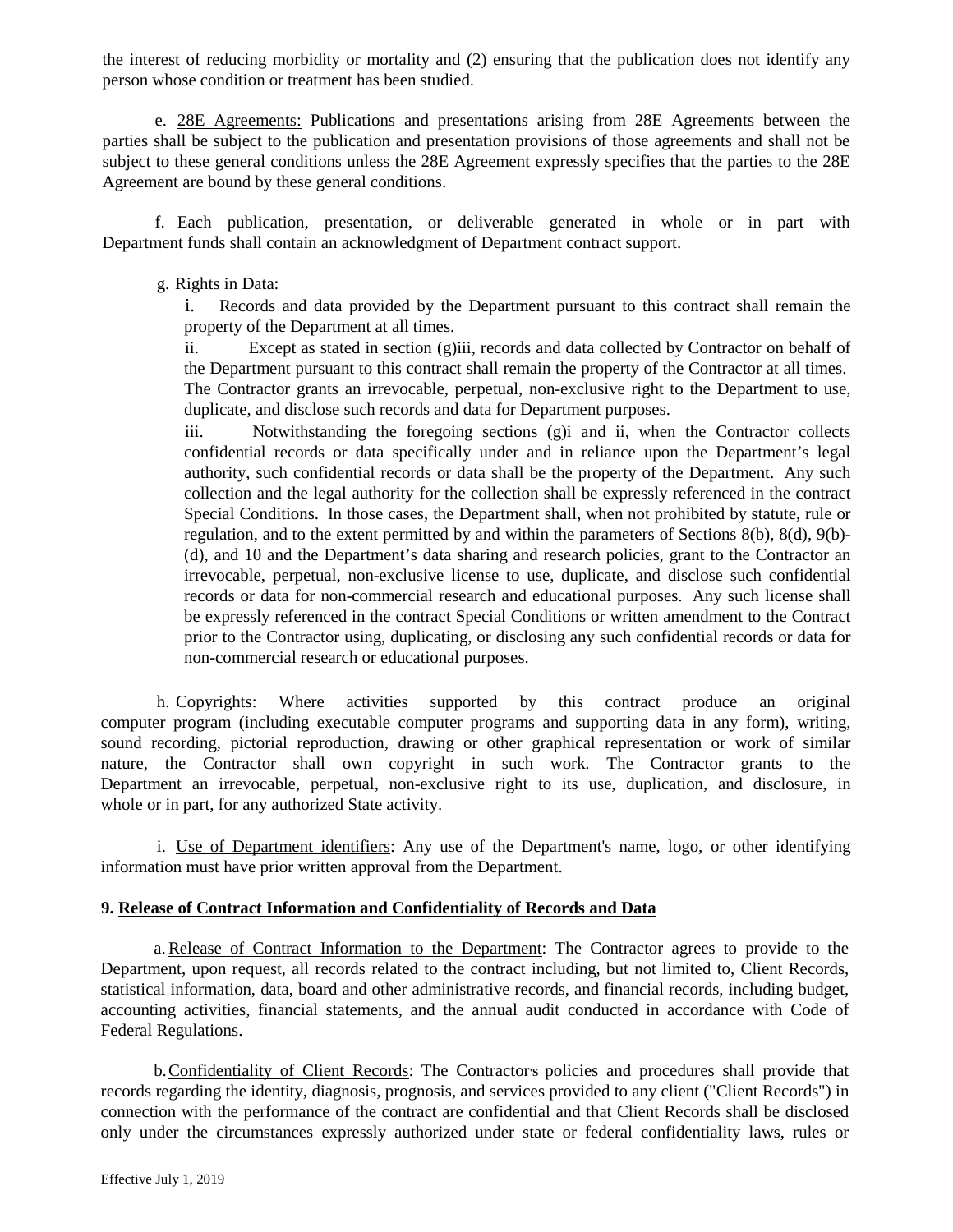regulations. The Contractor shall maintain all identifiable and personal indicators related to records and data as strictly confidential and shall not use or release such records or data for any purpose unless authorized by contract, law, regulation or an applicable informed consent form. The Contractor shall not link the data provided by the Department or collected by the Contractor with any other datasets without prior written permission from the Department.

c. Security of Client Files and Data: The Contractor**'S** employees, agents, and subcontractors shall be allowed access to Client Records only as necessary for the performance of their duties related to the contract and in accordance with the policies and procedures of the custodian of the records. The Contractor shall maintain policies and procedures for safeguarding the confidentiality of Client Records, and may be liable civilly or criminally under state or federal confidentiality laws, rules or regulations for the unauthorized release of such information.

d. Unauthorized Disclosure: The Contractor shall maintain the confidentiality of any information which either identifies an individual or could be used to identify an individual, including but not limited to Client Records, in accordance with state and federal laws and regulations. The Contractor shall not use such identifying information for any purpose other than carrying out the Contractor**'S** obligations under this contract. The Contractor shall promptly transmit to the Department all requests for disclosure of such identifying information to anyone other than the Department and the Contractor shall not disseminate such information without prior written authorization from the Department. For purposes of this paragraph, the term "identifying" shall include, but not be limited to, name, identifying number, symbol, or other identifier particularly assigned to the individual. The Contractor shall immediately report to the Department any unauthorized disclosure of confidential information.

e. The Contractor's obligations under this section of the Contract shall survive termination or expiration of this Contract.

#### **10. Confidentiality and Security**

a. The Contractor will take all precautions and actions necessary to: (i) prevent unauthorized access to the Department's and the State's systems, networks, computers, property, records, data, and information; and (ii) ensure that all of the Department's and the State's documentation, electronic files, data, and systems are developed, used, and maintained in a secure manner, protecting their confidentiality, integrity and availability. Contractor agrees that it will not copy, reproduce, transmit, or remove any Department (or State) information or data without the prior written consent of the Department. Contractor agrees that it shall be liable for any damages, losses, and expenses suffered or incurred by the Department or the State in accordance with Iowa Code chapter 669 and be limited to the amount of the authorized contract funding as a result of: (a) any breach of this section, or (b) any breaches of security (including those described below) that are caused by any action or omission of Contractor or Contractor's employees, agents and subcontractors. Breaches of security include, but are not limited to:

- (1) Disclosure of confidential or sensitive information;
- (2) Unauthorized access to Department or State systems;
- (3) Illegal technology transfer;
- (4) Sabotage or destruction of Department or State information or information systems;
- (5) Compromise or denial of Department or State information or information systems;
- (6) Damage to or loss of Department or State information or information systems; and
- (7) Theft.

b. The Contractor shall immediately report to the Department any such breach of security. In the event of a breach of this section or any breach of security as described herein, the Department may terminate this Agreement immediately without penalty or liability to the Department and the State provided that the Contractor may be given notice and an opportunity to cure such breach at the Department's discretion.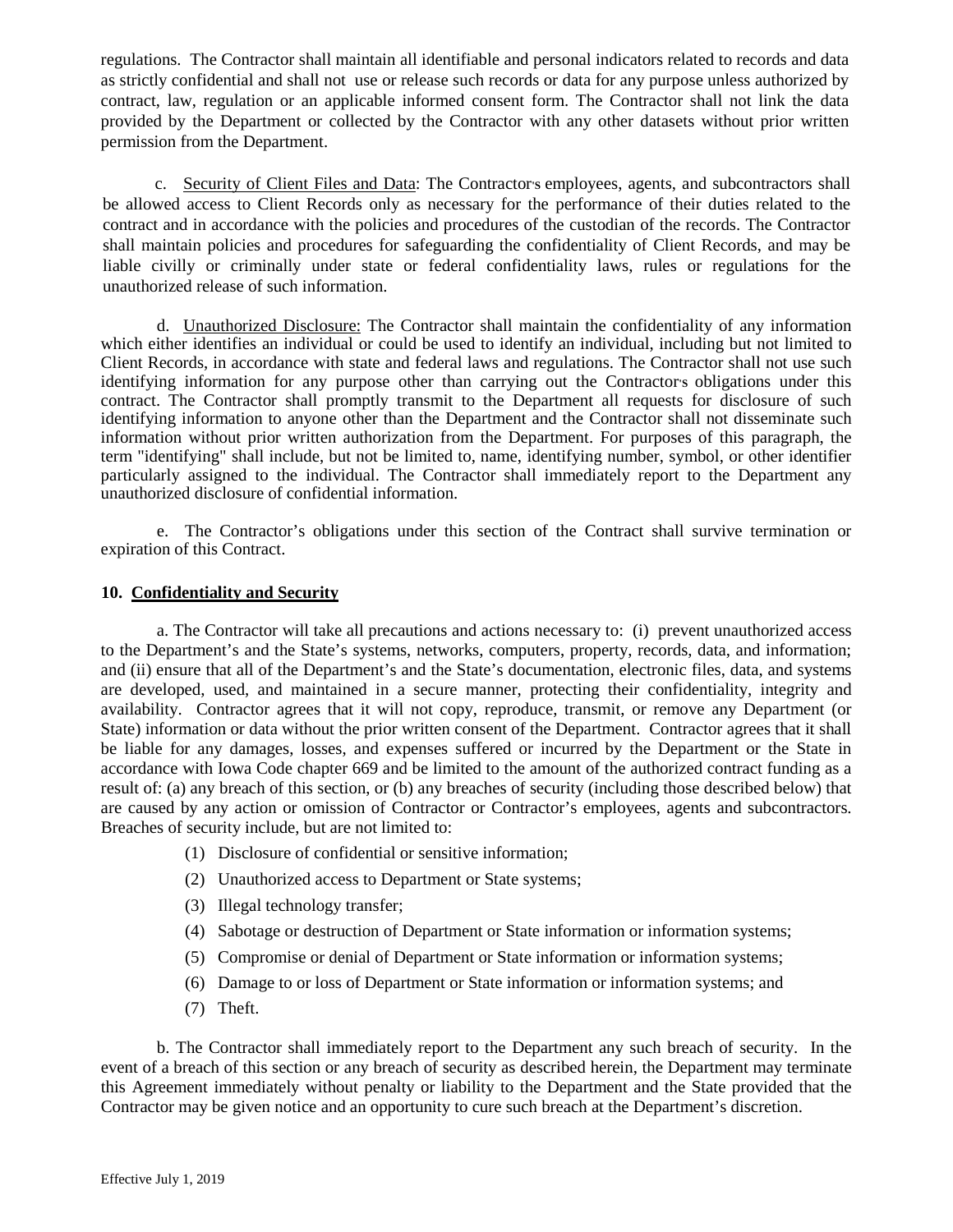# **11. Conflict of Interest**

a. The provisions of Iowa Code Chapter 68B shall apply to this agreement. In the event a conflict of interest is proven to the Department, the Department shall terminate the contract, and the Contractor shall be liable for any excess costs to the Department as a result of contract default.

b. The Contractor shall establish safeguards to prevent employees, consultants, or members of governing bodies from using their positions for purposes that are, or give the appearance of being, motivated by the desire for private gain for themselves or others with whom they have family, business, or other ties.

c. The Contractor shall report any related party transaction to the Department. Written approval from the Department shall be required prior to such transaction.

d. The Contractor represents and warrants that no relationship exists or will exist during the contract period between the Contractor and the Department that is a conflict of interest or if a conflict exists, it is reviewed and managed in accordance with the Contractor's Policy on Conflict of Interest. No employee, officer, or agent of the Contractor or a subcontractor shall participate in the selection, award, or administration of a contract or subcontract if a conflict of interest exists.

# **12. Outside Compensation**

Employees of the Contractor whose salaries are paid by Department funds shall not accept compensation from another source for the performance of any service or work that the person is required or expected to perform as a part of this contract or during the hours which the person performs service or work for the Department.

# **13. Qualifications of Staff**

The Contractor shall be responsible for assuring that all persons, whether they are employees, agents, subcontractors or anyone acting for or on behalf of the Contractor, are properly licensed, certified or accredited as required under applicable state law and the Iowa Administrative Code. The Contractor shall provide standards for service providers who are not otherwise licensed, certified or accredited under state law or the Iowa Administrative Code.

# **14. Insurance**

The Contractor and the Department are self-insured against all risks and hazards relating to this contract. No separate fund has been established to provide self-insurance, and neither the Contractor nor the Department are obligated to establish any such fund during the term of this contract.

# **15. Audit or Examination of Records**

a. The Contractor agrees that the Auditor of the State, the Department, or any authorized representative of the State, and where Federal funds are involved, the Comptroller General of the United States or any other authorized representative of the United States Government, shall have access to, and the right to examine, audit, excerpt and transcribe any pertinent books, documents, paper, and records of the Contractor related to order, invoices, payments or any other documentation pertaining to this contract.

b. The Contractor agrees that the Department or its authorized representatives may have access to Client Records and quality assurance materials for purposes of an independent audit of quality assurance and quality of care.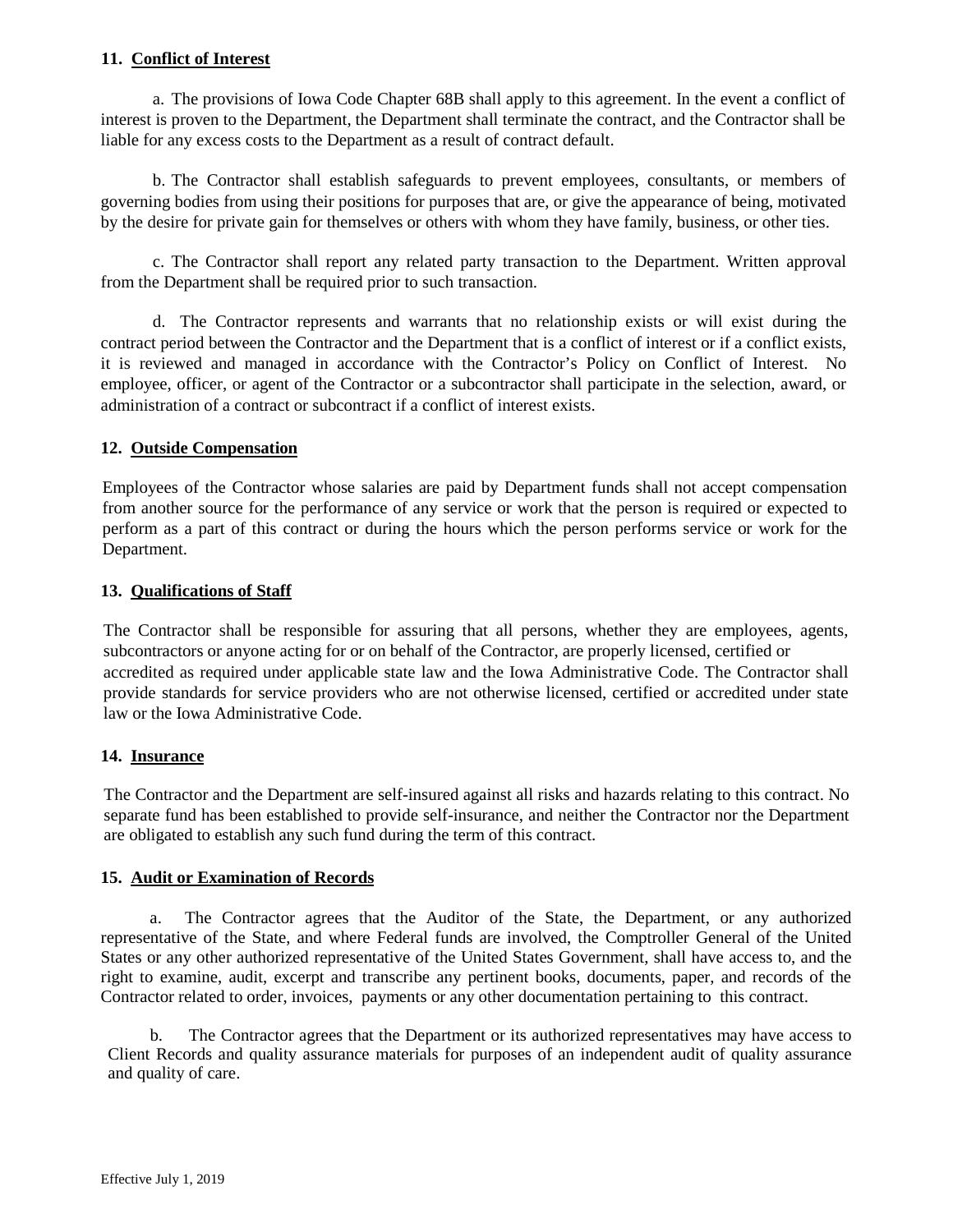c. The Contractor agrees that the Department or its authorized representatives shall have the right to access, review, and copy all records and work papers resulting from this contract. The Department shall be responsible for costs associated with copying records and work papers.

d. The Contractor shall not charge the Department a fee to audit, inspect or examine Contractor's records.

#### **16. Contract Performance**

a. The Department reserves the right to monitor Contractor performance through site visits, reports, or other reasonable means deemed necessary by the Department. The Contractor agrees that the Department may conduct during regular business hours site visits to review contract compliance, assess management controls, assess relevant services and activities, and provide technical assistance. The Contractor agrees to ensure the cooperation of the Contractor'**S** employees and agents in such efforts and to provide all reasonably requested information to the Department in the manner determined by the Department.

b. Following each site visit or review of requested information, the Department may submit a written report to the Contractor which identifies the findings. A Corrective Action Plan with a timetable to address any deficiencies or problems noted in the report may be requested. The Corrective Action Plan shall be submitted to the Department for approval within the timelines outlined in the written report. The Contractor agrees to implement the plan after it is approved by the Department. Failure to do so may result in suspension or termination of the contract.

# **17. Availability of Funds**

The disbursement of funds under this contract is contingent upon the continued availability of federal, state, or private funds to the Department.

# **18. Withholding of Support**

a. With five (5) working days written notice, the Department may temporarily withhold payment of Department funds for the reasons listed in this section or for other good cause. The Contractor may be required to submit a corrective action plan for approval by the Department. Reasons for withholding payment of funds may include, but are not limited to:

(1) Delinquency in submitting required reports.

(2) Failure to show satisfactory progress in achieving the objectives of the project or failure to meet the terms and conditions of the contract.

(3) Failure to provide adequate management of contract funds or equipment.

b. Temporary withholding of funds does not constitute just cause for the Contractor to interrupt services to clients.

# **19. Suspension**

a. When, as determined by the Department, the Contractor has materially failed to comply with the terms and conditions of the contract, the Department may suspend the contract, in whole or in part, upon written notice. The notice of suspension shall state the reason(s) for the suspension, any corrective action required, and the effective date.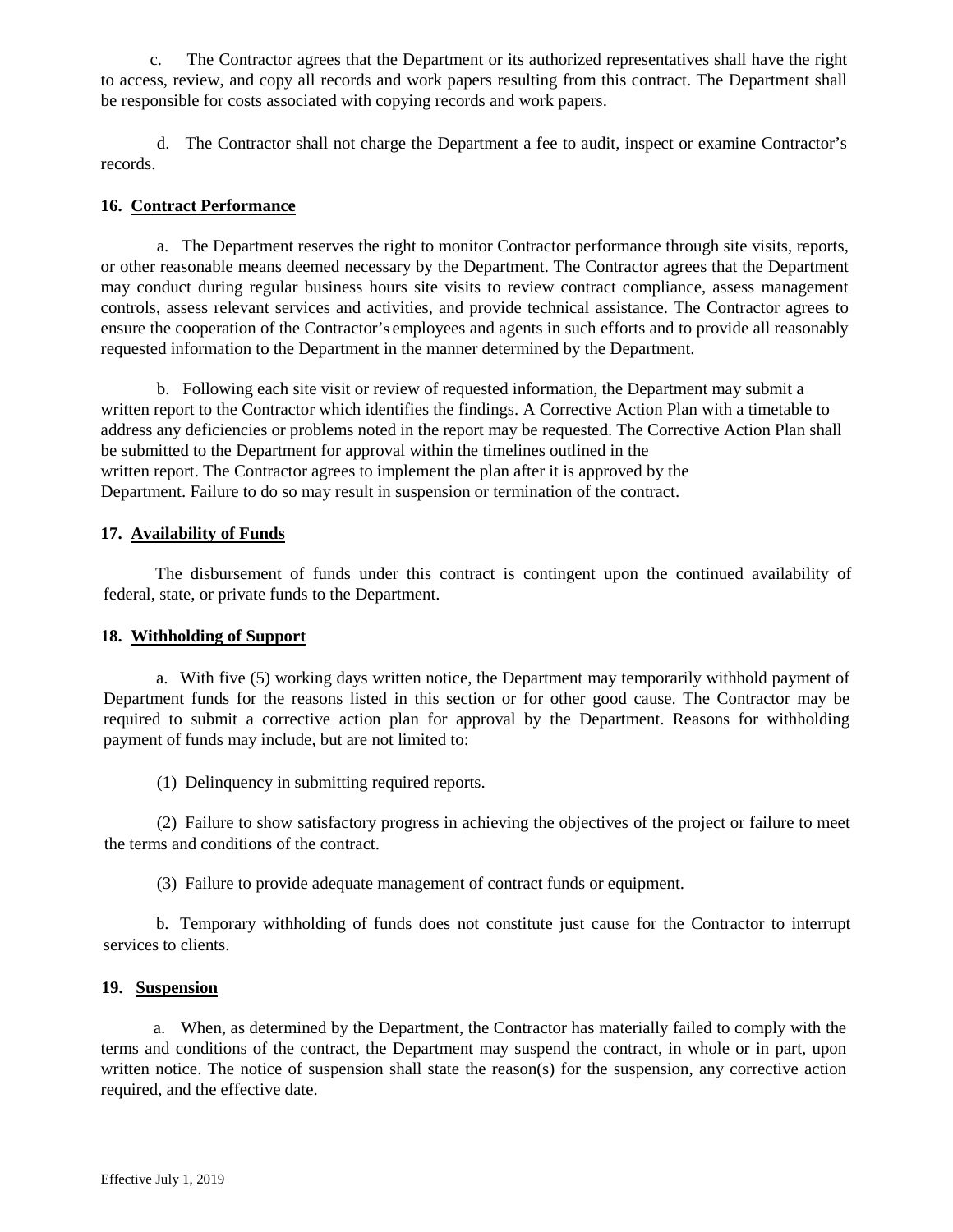b. The Department shall have the right to suspend the contract without penalty by providing ten (10) days written notice to the Contractor if any of the following conditions exist:

i. The legislature or governor fail in the sole opinion of the Department to appropriate funds sufficient to allow the Department to either meet its obligations under this Contract or to operate as required and to fulfill its obligations under this Contract; or

ii. Adequate funds are de-appropriated, reduced, or not allocated or available or if funds needed by the Department, at the Department's sole discretion, are insufficient for any reason;

iii. The Department's authorization to operate is withdrawn or there is a material alteration in the programs administered by the Department;

iv. The Department's duties are substantially modified.

c. A suspension shall be in effect until the Contractor has provided evidence satisfactory to the Department that corrective action has been or will be taken, until the contract is terminated; or until sufficient funding is reallocated to the Department, as determined by the Department in its sole discretion.

d. Obligations incurred by the Contractor during the suspension period shall not be allowed unless expressly authorized in the notice of suspension or otherwise expressly approved by the Department. Necessary costs which the Contractor could not reasonably avoid during the suspension shall be allowed only if the Contractor had a prior obligation for those expenses.

# **20. Termination**

a. This contract may be terminated by the Contractor upon thirty (30) working days advance written notice only for the failure of the Department to comply with any term, condition, or provision of this contract, including but not limited to the failure to make timely payment for work performed on the project. In this event, the Contractor shall deliver to the Department written notice specifying the nature of the Department**'S** default. The Department shall have the thirty-day notice period to correct the problem that resulted in the default notice.

b. This contract may be terminated effective immediately by either party when circumstances beyond the control of the Department or the Contractor make continuation of this contract impossible.

c. This contract may be terminated solely by the Department for any of the following reasons:

(1) Default by the Contractor. The failure of the Contractor to comply with any term, condition, or provision of this contract shall constitute a default by the Contractor. In this event, the Department shall deliver to the Contractor written notice specifying the nature of the Contractors default. The Departments notice shall also include any penalties due for late or unsatisfactory performance. The Department may make termination of the contract effective immediately. If the notice of default sent by the Department does not indicate that the contract shall be terminated effective immediately, the Contractor shall have ten (10) working days after receipt of such notice to correct the problem which resulted in the default notice and to submit payment for the fine imposed. The Department may thereafter issue a notice of immediate termination if the default is not corrected to the satisfaction of the Department or payment of the proposed fine is not received within the ten day period.

(2) The Convenience of the Department. The Department may terminate this contract in whole or in part without the payment of any penalty or incurring any further obligation to the Contractor whenever, for any reason, the Department shall determine that such termination is in the best interest of the State. In this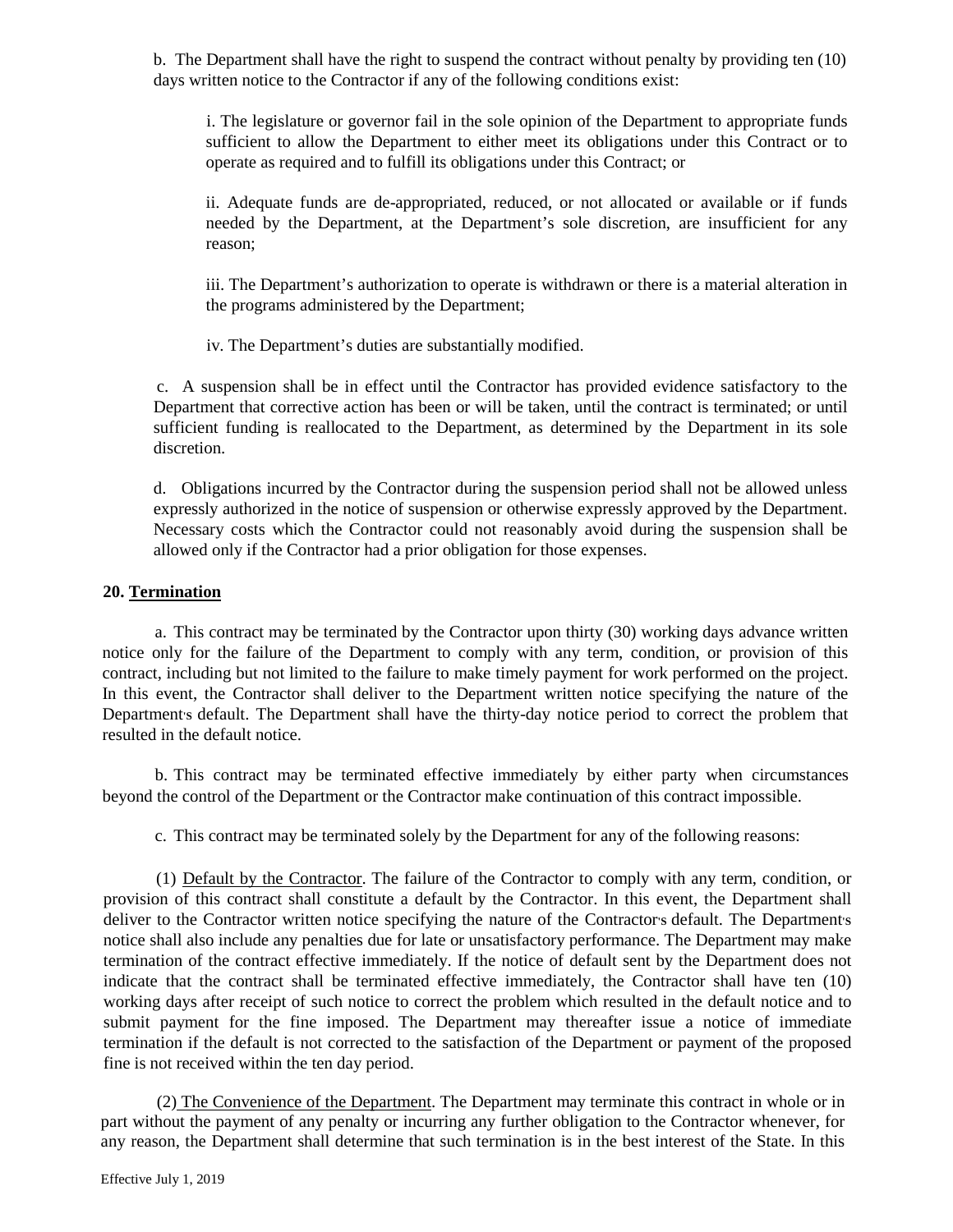event, the Department shall issue a termination notice to the Contractor at least thirty (30) working days prior to the effective termination date. Following termination upon notice, the Contractor shall be entitled to compensation, upon submission of invoices and proper proof of claim, for services provided under this contract and non-cancelable obligations incurred up to and including the date of termination.

(3) Lack of Funds or Change in Law. The Department shall have the right to terminate this contract without penalty by providing ten (10) working days written notice to the Contractor if any of the following conditions exist:

i. The legislature or governor fail in the sole opinion of the Department to appropriate funds sufficient to allow the Department to either meet its obligations under this Contract or to operate as required and to fulfill its obligations under this Contract; or

ii. Adequate funds are de-appropriated, reduced, or not allocated or available or if funds needed by the Department, at the Department's sole discretion, are insufficient for any reason;

iii. The Department's authorization to operate is withdrawn or there is a material alteration in the programs administered by the Department;

iv. The Department's duties are substantially modified.

(4) Conflict of interest. In the event that the Contractor is proven to have a conflict of interest, as defined in section 11 of this contract, the Department shall immediately terminate this contract.

d. In the event of termination, the Contractor shall be reimbursed by the Department only for those allowable costs incurred or encumbered up to and including the termination date, subject to the continued availability of funds to the Department. Upon receipt of notice of termination, the Contractor shall cease work under this contract and take all necessary or appropriate steps to limit disbursements and minimize costs, and shall furnish a report within thirty (30) days of the date of notice of termination describing the status of all work under the contract. The Contractor shall also immediately cease using and return to the Department any personal property, equipment, or materials provided by the Department to the Contractor and shall immediately return to the Department any payments made by the Department for services that were not rendered by the Contractor.

e. In the event of termination, the Contractor agrees to deliver such information and items which are due as of the date of termination, including but not limited to partially completed plans, drawings, data, documents, surveys, maps, reports, and models. The Contractor shall use reasonable efforts to ensure a smooth transition of services to clients, regardless of whether this contract terminates prior to or upon the expiration date of the contract. If the Contractor fails to ensure a smooth transition of services to clients, the Department may, at its sole discretion, place the Contractor on its list of contractors barred from entering into any future contract with the Department program which was the subject of the terminated contract.

f. Should this contract be terminated under subsection  $20(c)(1)$  ("Default by the Contractor") or should the Contractor fail to ensure a smooth transition of services to clients as required by subsection 20(c)(4)(b), the Department may, at its sole discretion, place the Contractor on its list of contractors barred from entering into any future contract with the Department program which was the subject of the terminated contract. Such placement may be permanent or for an indefinite period of time with no possibility of reinstatement for a fixed period of time, at the sole discretion of the Department.

g. The Department shall not be liable for unemployment compensation arising from the termination of this contract.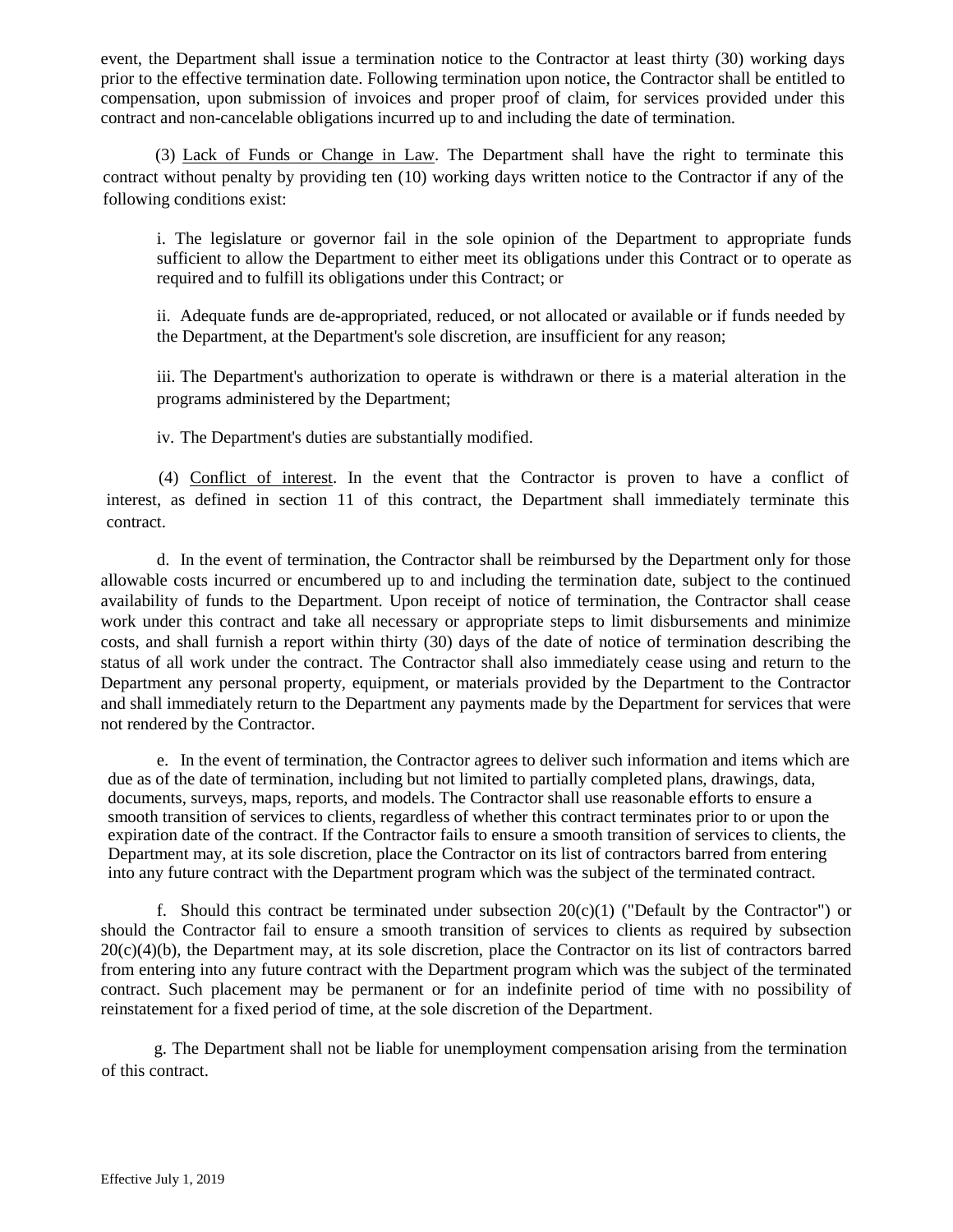#### **21. Recovery of Funds**

If the Department or any state or federal agency determines that the Contractor has been reimbursed for any cost that is unallowable, unallocable, or unreasonable under this contract, the Contractor shall repay those funds within thirty (30) business days of receiving written notice from the Department. The Department may additionally withhold any payment under this contract if the Contractor fails to repay those funds by the established deadline. The Contractor's obligation to repay funds survives the termination of this contract.

# **22. Indemnification**

a. By the Contractor. The Contractor shall, only to the extent consistent with Article VII, Section 1 of the Iowa Constitution and Iowa Code chapter 669, indemnify and hold harmless the Department from and against any and all costs, expenses, losses, claims, damages, liabilities, settlements and judgments arising out of the Contractor**'S** negligence or wrongful acts or omissions in the performance of this agreement.

b. By the Department. The Department shall, only to the extent consistent with Article VII, Section 1 of the Iowa Constitution and Iowa Code chapter 669, indemnify and hold harmless the Contractor from and against any and all costs, expenses, losses, claims, damages, liabilities, settlements and judgments arising out of the Department**'S** negligence or wrongful acts or omissions in the performance of this agreement.

# **23. Changes of Key Personnel**

The Contractor**'S** personnel specified by name and title in the Special Conditions are considered to be essential to the work or services being performed. If, for any reason, substitution or elimination of a specified individual becomes necessary, the Contractor shall provide written notification to the Department. Such written notification shall include the successor's name and title. The Contractor shall notify the Department in writing within ten (10) working days of any change of key personnel. A copy of the resume for a project director hired during the course of the contract shall also be sent to the Department within ten (10) working days from the date of hire.

# **24. Assignment**

a. This contract shall not be assigned, transferred, or conveyed in whole or in part by the Contractor to any third party or parties without written approval in advance by the Department. The Department reserves the right to not contract with a new contractor.

b. A written agreement with the Contractor to relinquish all rights to the project, and a written agreement with the new contractor to accept all the terms and conditions of the contract shall be submitted to and approved in writing by the Department prior to the date of transfer.

#### **25. Changes in Location**

The Department shall be notified of any change in office or service location from that shown in the contract at least ten (10) working days prior to such change.

#### **26. Changes in Service**

Changes in the services to be provided by the Contractor as outlined in the contract require prior written approval by the Department. Discontinuation of any service may result in a decrease in the contract amount or termination of the contract.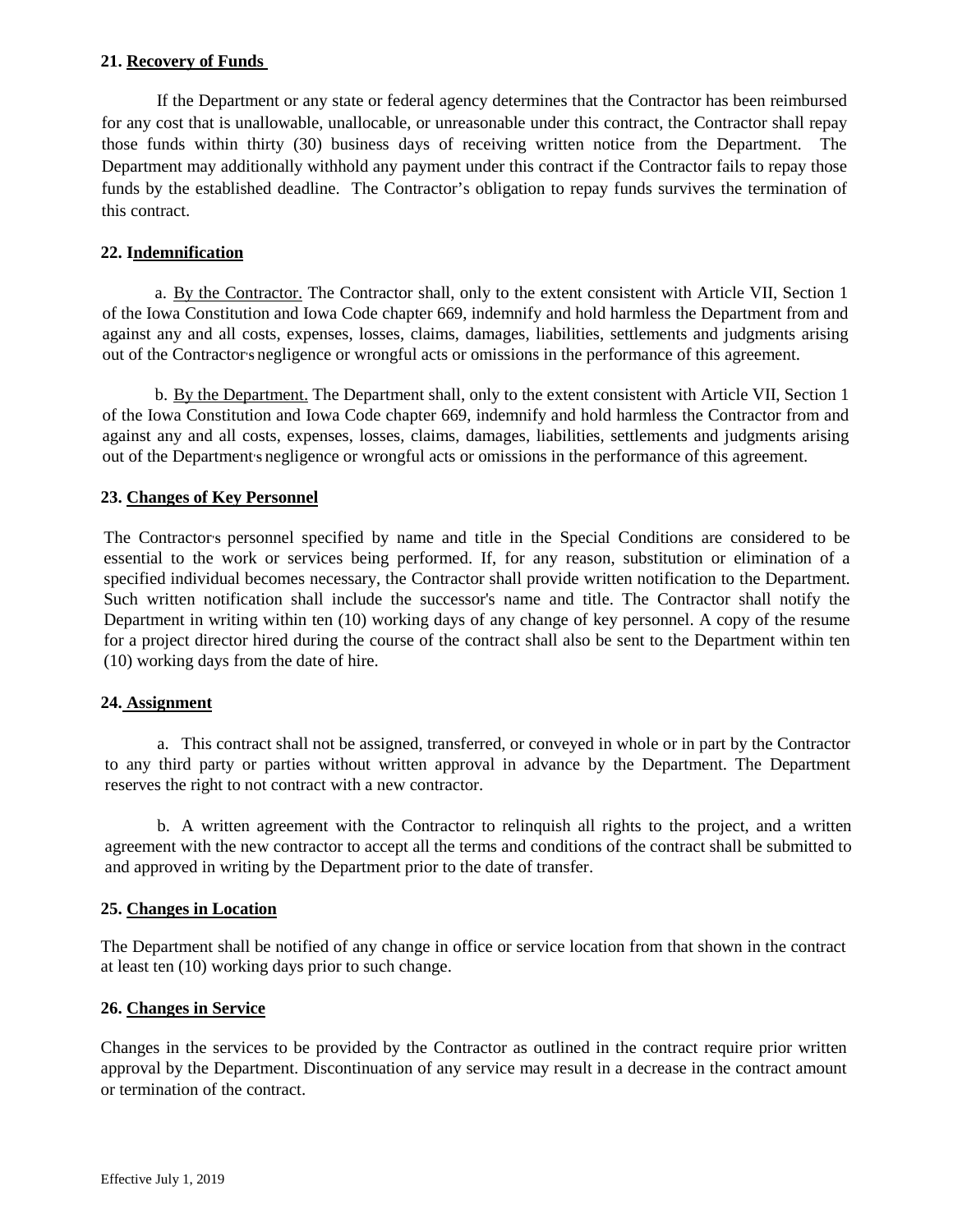## **27. Contract Administration**

a. Dispute Resolution. The parties to this agreement may attempt to mediate disputes which arise under this agreement by engaging in mediation with a mutually agreed upon mediator. Each party shall bear 50 % of the costs of hiring a mediator. If the mediation is unsuccessful, or if the parties do not attempt mediation the parties shall submit their dispute to binding arbitration by a board of arbitration as provided for in Iowa Code section 679A.19.

b. Compliance with the law. The Contractor, its employees, agents, and subcontractors shall comply with all applicable federal, state, and local laws, rules, ordinances, regulations, and orders when performing the work and services under this agreement, including without limitation the following: all laws applicable to the prevention of discrimination in employment, all laws applicable to the nondiscriminatory provision of services or benefits, all laws applicable to accessibility of facilities, and all laws applicable to the use of targeted small businesses as subcontractors or suppliers. The Contractor, its employees, agents, and subcontractors shall also comply with all federal, state, and local laws regarding business permits and licenses that may be required to carry out the work and services to be performed under this agreement.

c. Not a Joint Venture. Nothing in this contract shall be construed as creating or constituting the relationship of a partnership or joint venture between the parties hereto. No party, unless otherwise specifically provided for herein, has the authority to enter into any contract or create an obligation or liability on behalf of, in the name of, or binding upon another party to this contract.

d. Waiver. Except as specifically provided for in a written waiver signed by duly authorized representatives of the Department and the Contractor, failure by either party at any time to require performance by the other party or to claim a breach of any provision of the contract shall not be construed as affecting any subsequent breach or the right to require performance with respect thereto or to claim a breach with respect thereto.

e. Headings or Captions. The section and subsection headings or captions are for identification purposes only and do not limit or construe the contents of the sections and subsections.

f. Supersedes former Contracts. This contract supersedes all prior contracts between the Department and the Contractor for work and services provided in connection with this contract.

g. Counterparts. The parties agree that this contract has been or may be executed in several counterparts, each of which shall be deemed an original and all such counterparts shall together constitute one and the same instrument.

h. Amendments. This agreement may be amended in writing by mutual consent of the parties. All amendments to this agreement must be fully executed by the parties.

i. Integration. This agreement represents the entire agreement between the parties and none of the parties are relying on any representation that may have been made which is not included in this agreement.

j. Obligations beyond contract term. This contract shall remain in full force and effect to the end of the specified term or until terminated or cancelled pursuant to this contract. All obligations of the Department and the Contractor incurred or existing under this contract as of the date of expiration, termination or cancellation shall survive the termination, expiration, or conclusion of this contract.

k. Authorization. Each party to this agreement represents and warrants to the other parties that it has the right, power, and authority to enter into and perform its obligations under this agreement and that it has taken all requisite action to approve execution, delivery, and performance of this agreement, and that this agreement constitutes a legal, valid, and binding obligation upon itself in accordance with its terms.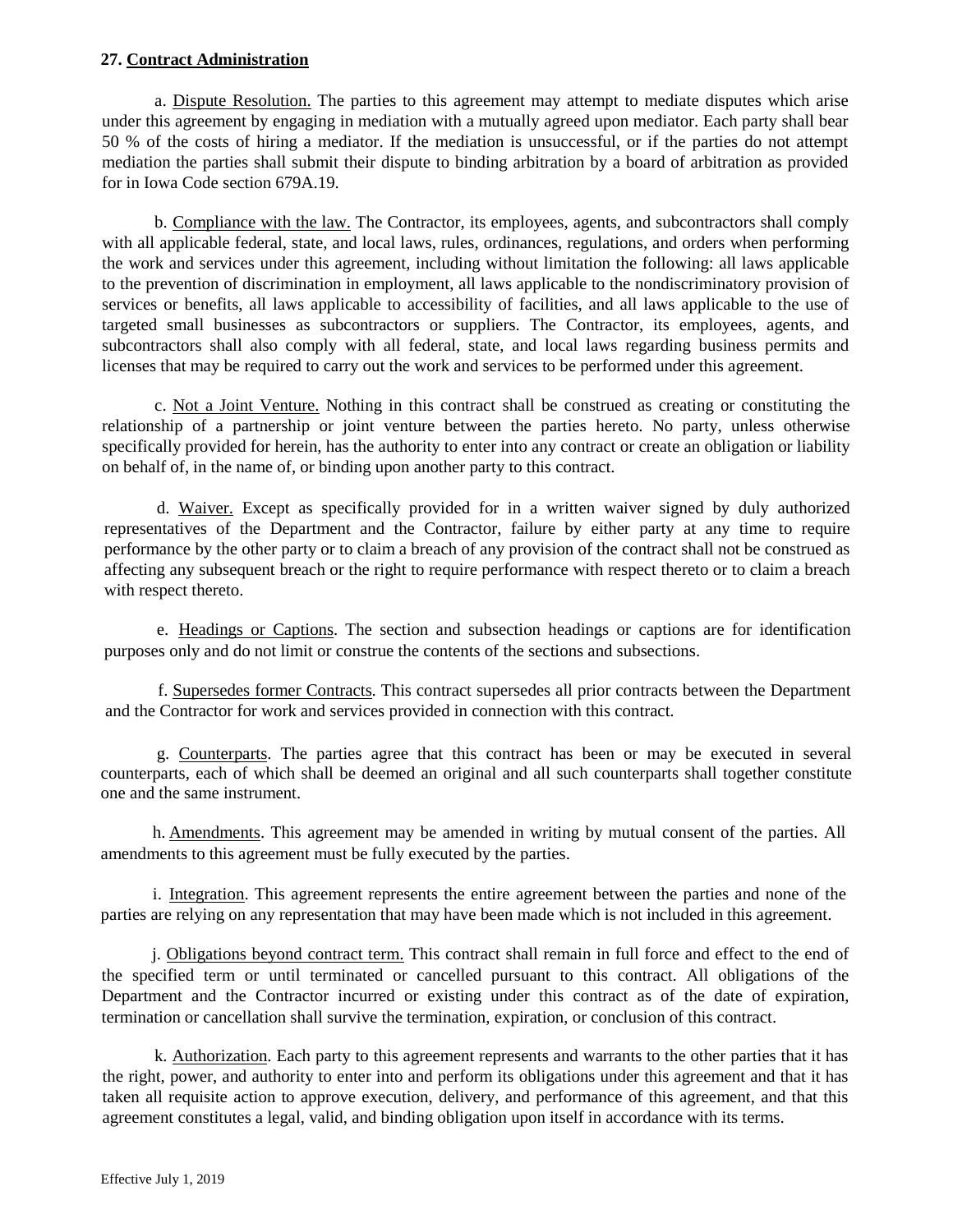# **28. Contractor'S Certification regarding Suspension and Debarment**

The Contractor certifies pursuant to 31 CFR part 19 that neither it nor its principles are presently disbarred, suspended, proposed for debarment, declared ineligible, or voluntarily excluded from participation in this contract by any federal department or agency. The Contractor further agrees to comply with the regulations implementing executive order 12549 regarding debarment and suspension.

#### **29. Contractor'S Certification regarding Lobbying**

The Contractor certifies that:

a. No Federal appropriated funds or Other funds originating as Federal funds have been paid or will be paid, by or on behalf of the Contractor, to any person for influencing or attempting to influence an officer or employee of any agency, a member of Congress, an officer or employee of Congress, or an employee of a member of Congress in connection with the awarding of any Federal contract, the making of any Federal grant, the making of any Federal loan, the entering into of any cooperative agreement, or the extension, continuation, renewal, amendment, or modification of any Federal contract, grant, loan, or cooperative agreement.

i. If any funds other than Federal appropriated funds have been paid or will be paid to any person for influencing or attempting to influence an officer or employee of any agency, a member of Congress, an officer or employee of Congress, or an employee of a member of Congress in connection with any Federal contract, grant, loan, or cooperative agreement, the Contractor shall complete and submit Standard Form-LLL, "Disclosure Form to Report Lobbying" in accordance with its instructions.

ii. This certification is a material representation of fact upon which reliance was placed when this transaction was made or entered into and is a prerequisite for making or entering into this transaction imposed by Section 1352, Title 31, U.S. Code of Federal Regulations. Any person who fails to file the required certification shall be subject to a civil penalty of not less than \$ 10,000 and not more than \$100,000 for each such failure.

b. No State appropriated funds or Other funds originating as State appropriated funds shall be used for the compensation of a lobbyist. For purposes of this section, "lobbyist" means the same as defined in Iowa Code Section 68B.2; however, "lobbyist" does not include a person employed by a state agency of the executive branch of state government who represents the agency relative to the passage, defeat, approval, or modification of legislation that is being considered by the general assembly.

c. The Contractor shall require that the language of this section be included in the award documents for all subawards at all levels (including subcontracts, subgrants, and contracts under grants, loans, and cooperative agreements) and that all subrecipients shall certify and disclose accordingly.

# **30. Contractor's Certification regarding Brokering**

The Contractor certifies that no person or selling agency has been employed or retained to solicit and secure this contract upon an agreement or understanding for commission, percentage, brokerage, or contingency excepting bona fide employees or selling agents maintained by the Contractor for the purpose of securing business. For breach or violation of this certification, the Department shall have the right to terminate this contract without liability, or in its discretion, to deduct from the contract price or to otherwise recover the full amount of such commission, percentage, brokerage, or contingency.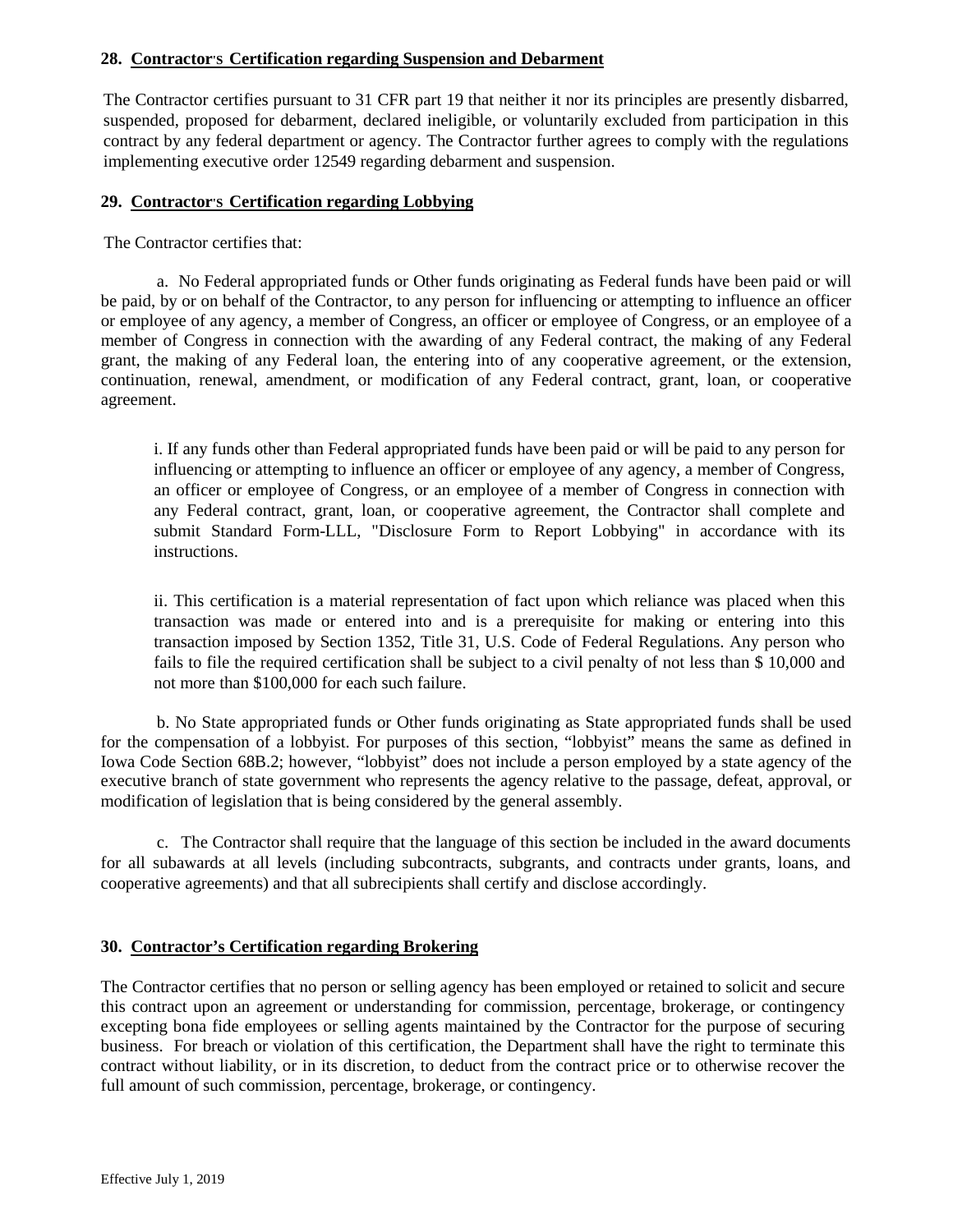# **31. Contractor's Certification regarding a Drug Free Workplace**

The Contractor shall provide a drug free workplace in accordance with the Drug Free Workplace Act of 1988 and all applicable regulations. The Contractor is required to report any conviction of employees under a criminal drug statute for violations occurring on the Contractor's premises or off the Contractor's premises while conducting official business. A report of a conviction shall be made to the Department within five (5) working days after the conviction.

# **32. Contractor's Certification Regarding Environmental Tobacco Smoke**

a. Public Law 103-227, also known as the Pro-Children Act of 1994 (Act), requires that smoking not be permitted in any portion of any indoor facility owned or leased or contracted for by an entity and used routinely or regularly for the provision of health, day care, early childhood development services, education or library services to children under the age of 18, if the services are funded by Federal programs either directly or through State or local governments, by Federal grant, contract, loan, or loan guarantee. The law also applies to children's services that are provided in indoor facilities that are constructed, operated, or maintained with such federal funds. The law does not apply to children's services provided in private residences; portions of facilities used for inpatient drug or alcohol treatment; service providers whose sole source of applicable Federal funds is Medicare or Medicaid; or facilities where WIC coupons are redeemed. Failure to comply with the provisions of the law may result in the imposition of a civil monetary penalty of up to \$1,000 for each violation and/or the imposition of an administrative compliance order on the responsible entity.

b. The Contractor certifies that it will comply with the requirements of the Act and will not allow smoking within any portion of any indoor facility used for the provision of services for children as defined by the Act.

c. The Contractor agrees that it will require that the language of this certification be included in any subcontract or subaward that contains provisions for children's services and that all subrecipients shall certify accordingly. Failure to comply with the provisions of this law may result in the imposition of a civil monetary penalty of up to \$ 1,000 per day.

# **33. Tobacco Free Environment**

The Contractor agrees that it will not allow smoking or tobacco use within any portion of any indoor facility it leases, rents, or owns, and over which it has the authority to establish policy. The Contractor agrees that it shall comply with Iowa's Smokefree Air Act, contained at Iowa Code chapter 142D.

# **34. Compliance with Federal Funding Accountability and Transparency Act**

If the Contract is subject to the provisions of 2 CFR Chapter 1 Part 170, the Contractor shall comply with 2 CFR Chapter 1 Part 170 with respect to any subcontracts it enters into pursuant to this Contract. The Contractor shall forward any compliance documentation, including but not limited to certifications, received from subcontractors by the Contractor to the Department.

# **35. Allowable Costs**

The parties acknowledge that 2 C.F.R. Part 200, Uniform Administrative Requirements, Cost Principles and Audit Requirements for Federal Awards, applies to the Contractor's expenditures of federal funds received from the Department pursuant to this agreement, but does not govern the Contractor's expenditure of state funds received from the Department pursuant to this agreement.